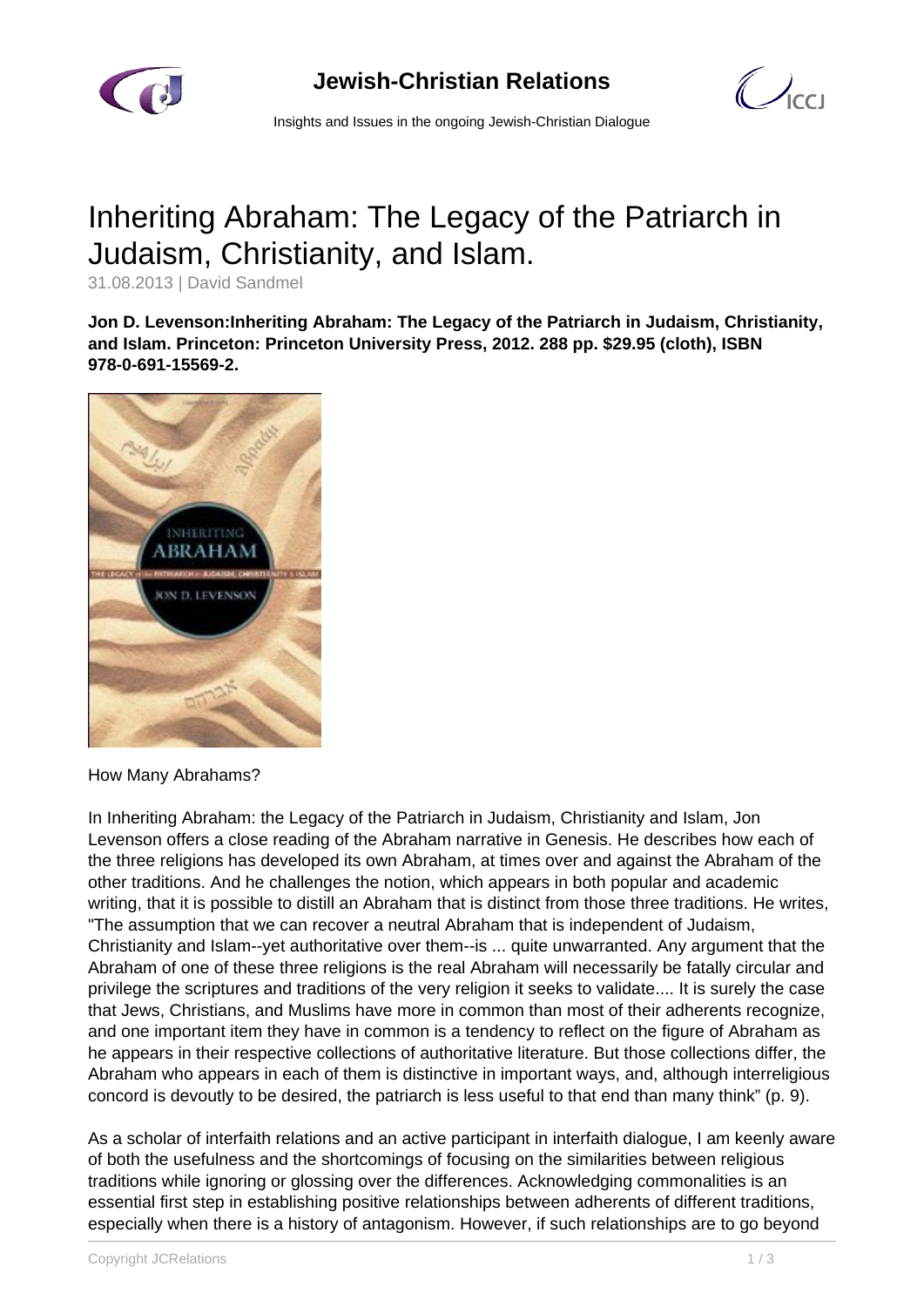surface pleasantries, an honest examination of the differences as well as the similarities, or, better, the differences within the similarities, is required. Indeed, it is the differences that define the other as "other" and make it possible to begin to understand "others" as they understand themselves. Statements like "Jews, Christians, and Muslims worship the same God" obscure more than they reveal. Jewish, Christian, and Muslim concepts of God vary from one another in crucial ways, and there are variations between subgroups within each tradition as well. This is equally true for the figure of Abraham, who is venerated by Jews, Christians, and Muslims.

Levenson's exposition of the biblical Abraham reveals the complexity of the deceptively brief narrative in Genesis. He is careful to point out the ambiguities in the biblical text and to offer multiple possible interpretations when that text is not explicit. When he discusses subsequent traditions about Abraham, he is clear about what can be supported by the biblical text common to Judaism and Christianity (but not to Islam) and what is being read into it.

In chapter 1, "Call and Commission," he focuses on Genesis 12:1-3 and how subsequent Jewish and Christian traditions interpreted the concepts of "nationhood" and "blessing," and he treats at length the idea of "chosenness." Chapter 2, "Frustration and Fulfillments," traces "the long, circuitous, and difficult route that lies between the Lord's initial promise" and its partial fulfillment in the birth of Isaac (p. 36). In chapter 3, "The Test," Levenson considers God's command to Abraham to sacrifice Isaac or, as it appears in the Qur'an, a son whom earlier tradition identified as Isaac, but whom Muslims now consider to be Ishmael. In each tradition, Abraham is seen to be "a paragon of obedience to God, faith in God, and love of God" (p. 66). Levenson rejects modern critiques of Abraham, beginning with Immanuel Kant, that isolate this chapter from the rest of the narrative and "locat(e) the story exclusively within the domain of ethics" (p. 108). He also refutes the charge that by glorifying Abraham's willingness to sacrifice his son, the three traditions promote religious violence; he specifically addresses the "accusation that the Qur'anic version of the Aqedah lies in the background" of Muslim terrorism (p. 110).

In chapter 4, "The Rediscovery of God," Levenson describes Second Temple and rabbinic interpretations of Abraham in the light of a theme prominent in the Tanakh, that the God of Israel is the one true God and that the worship of foreign gods is idolatrous, a theme absent from the Abraham story itself. This Abraham is fiercely loyal to God and opposed to idol worship; he is a teacher or a philosopher bringing the message of Israel's one, universal God to the nations of the world.

Chapter 5, "Torah and Gospel," examines "how the two religious traditions that share Genesis manage to find in Abraham a positive model for their own religious traditions, even though he lived long before Sinai or Jesus" (p. 141). For Judaism, Abraham becomes "a man of Torah in all it senses" (p. 149). Turning to Christianity, Levenson argues against the view that Paul sees Abraham as "an exemplar of 'a universal human essence." He claims "for Paul, the Gentile Christian has abandoned the Adamic identity for the Abrahamic. He has left the universal identity associated with the sin-infected human essence and been recreated as one who attains righteousness in the sight of God on the basis of his faith, just as Abraham did in the Pauline reading of Genesis 15:6" (p. 157, italics original).

In the final chapter of the book, "One Abraham or Three," Levenson critiques the tendency among some modern authors and practitioners of interfaith dialogue to posit one Abraham who is common to Judaism, Christianity, and Islam, creating, in effect, "a new religion that encompasses these three and supersedes them" (p. 207). This ignores the fact that each tradition's specific understanding of Abraham defines what distinguishes it from the others and ignores the claim of each that the others are not truly Abrahamic. Rather than promoting positive interreligious relations, this "neutral" Abraham prevents the very deep understanding of the other that is the ultimate goal of dialogue.